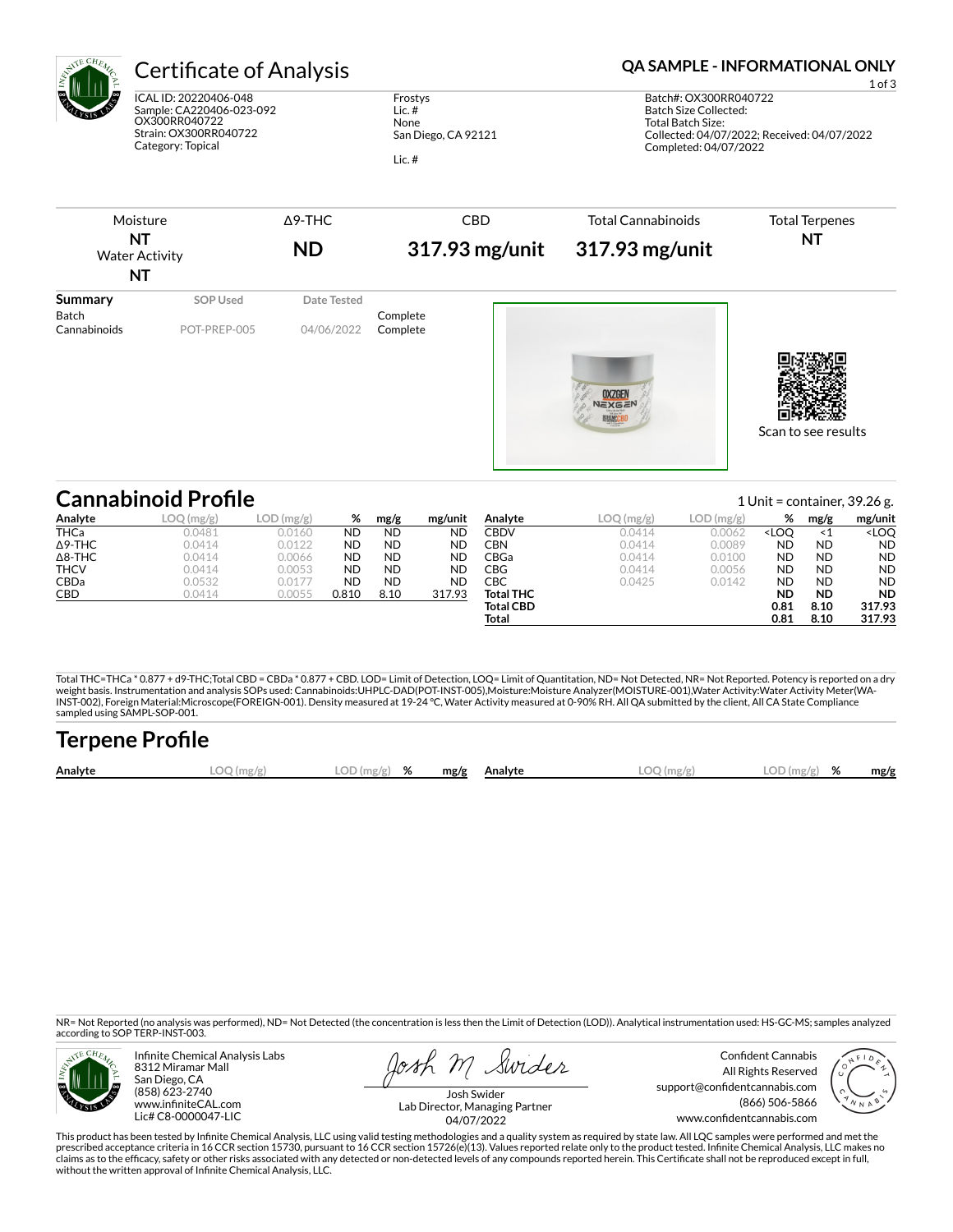| $CH_{E_A}$ | ert                           |
|------------|-------------------------------|
|            | ICAL ID:<br>Sample:<br>OX300R |

20220406-048 CA220406-023-092 R040722 Strain: OX300RR040722 Category: Topical

Frostys Lic. # None San Diego, CA 92121

Lic. #

## CHRIFICATE OF Analysis **CALL Analysis CALL Analysis CALL Analysis QA SAMPLE - INFORMATIONAL ONLY**

2 of 3 Batch#: OX300RR040722 Batch Size Collected: Total Batch Size: Collected: 04/07/2022; Received: 04/07/2022 Completed: 04/07/2022

#### **Residual Solvent Analysis**

| Category 1 | .OC | LOD.<br>Limit | Status | Category | $\Omega$ | LOD | .imit | Status | Category 2 | .OO | LOD | ∟imi | Status |
|------------|-----|---------------|--------|----------|----------|-----|-------|--------|------------|-----|-----|------|--------|
|            |     |               |        |          |          |     |       |        |            |     |     |      |        |

NR= Not Reported (no analysis was performed), ND= Not Detected (the concentration is less then the Limit of Detection (LOD)). Analytical instrumentation used: HS-GC-MS; samples analyzed according to SOP RS-INST-003.

### **Heavy Metal Screening**

| nn<br>∵ ا ا اسا…<br>$\sim$ | <b>LOD</b> | Limit | -<br>Status |
|----------------------------|------------|-------|-------------|
|                            |            |       |             |

NR= Not Reported (no analysis was performed), ND= Not Detected (the concentration is less then the Limit of Detection (LOD)). Analytical instrumentation used: ICP-MS; samples analyzed according to SOP HM-INST-003.

### **Microbiological Screening**

| . | ш. |
|---|----|
|   |    |

ND=Not Detected. Analytical instrumentation used:qPCR; samples analyzed according to SOP MICRO-INST-001.



Infinite Chemical Analysis Labs 8312 Miramar Mall San Diego, CA (858) 623-2740 www.infiniteCAL.com Lic# C8-0000047-LIC

Swider

Confident Cannabis All Rights Reserved support@confidentcannabis.com (866) 506-5866 www.confidentcannabis.com



Josh Swider Lab Director, Managing Partner 04/07/2022

This product has been tested by Infinite Chemical Analysis, LLC using valid testing methodologies and a quality system as required by state law. All LQC samples were performed and met the prescribed acceptance criteria in 16 CCR section 15730, pursuant to 16 CCR section 15726(e)(13). Values reported relate only to the product tested. Infinite Chemical Analysis, LLC makes no<br>claims as to the efficacy, safety without the written approval of Infinite Chemical Analysis, LLC.